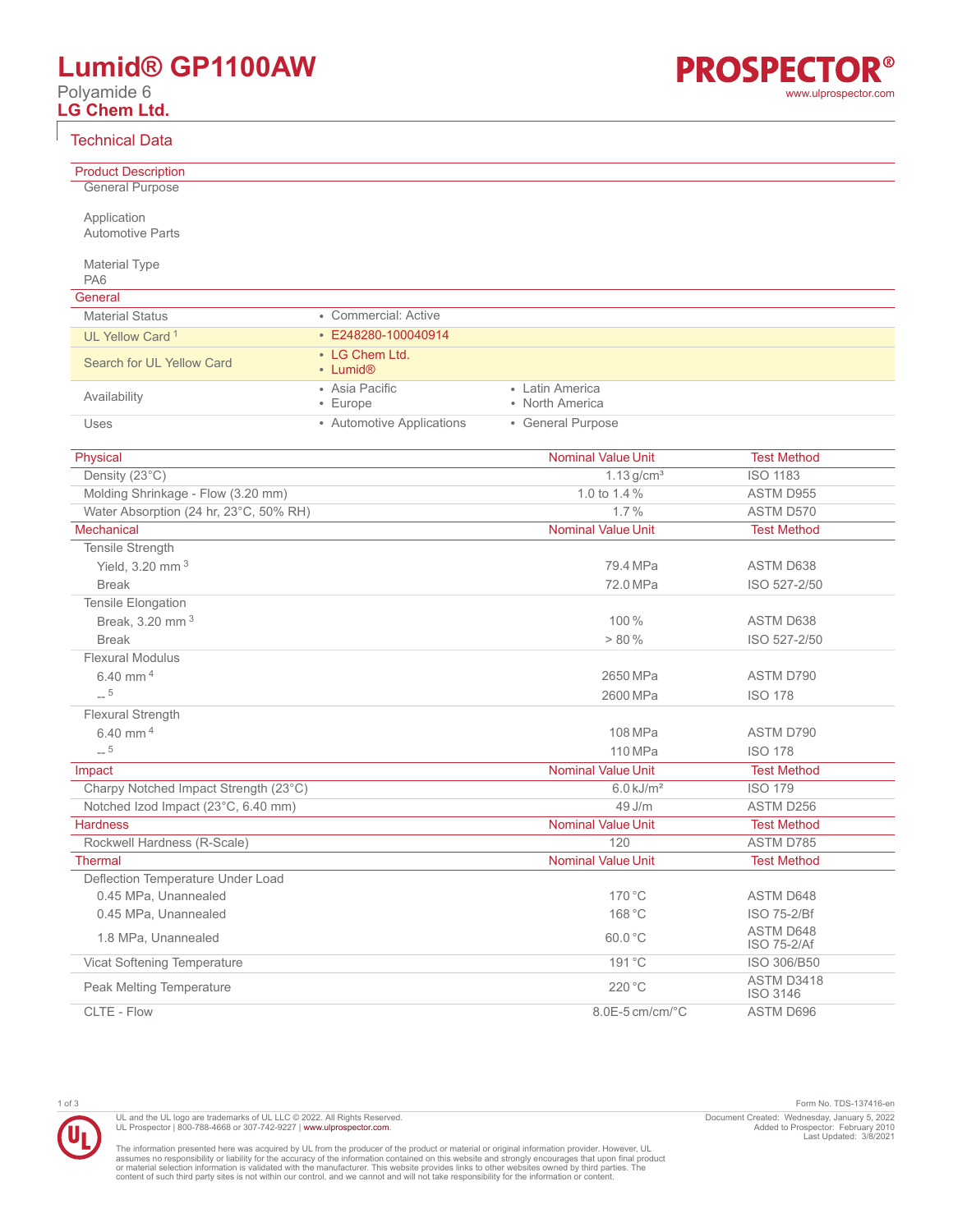### **Lumid® GP1100AW**

Polyamide 6<br>LG Chem Ltd.

#### R® **PROSPECTO LG Chem Ltd.** [www.ulprospector.com](http://www.ulprospector.com)

| Electrical                           | <b>Nominal Value Unit</b> | <b>Test Method</b> |
|--------------------------------------|---------------------------|--------------------|
| Volume Resistivity (23°C)            | $1.0E+17$ ohms cm         | ASTM D257          |
| Dielectric Strength (23°C, 1.00 mm)  | $19$ kV/mm                | ASTM D149          |
| Dielectric Constant (23°C, 1.00 GHz) | 3.00                      | ASTM D150          |
| Flammability                         | <b>Nominal Value Unit</b> | <b>Test Method</b> |
| Flame Rating                         |                           | <b>UL 94</b>       |
| $1.5$ mm                             | $V-2$                     |                    |
| $3.0$ mm                             | $V-2$                     |                    |

| Injection                 | <b>Nominal Value Unit</b> |
|---------------------------|---------------------------|
| <b>Drying Temperature</b> | 80 to 100 °C              |
| Drying Time               | 4.0 to 5.0 hr             |
| Rear Temperature          | 225 to 245 °C             |
| Middle Temperature        | 230 to 260 °C             |
| <b>Front Temperature</b>  | 240 to 270 °C             |
| Nozzle Temperature        | 240 to 270 °C             |
| Processing (Melt) Temp    | 240 to 270 °C             |
| Mold Temperature          | $60$ to $80^{\circ}$ C    |

#### **Notes**

<sup>1</sup> A UL Yellow Card contains UL-verified flammability and electrical characteristics. UL Prospector continually works to link Yellow Cards to individual plastic materials in Prospector, however this list may not include all of the appropriate links. It is important that you verify the association between these Yellow Cards and the plastic material found in Prospector. For a complete listing of Yellow Cards, visit the UL Yellow Card Search.

 $2$  Typical properties: these are not to be construed as specifications.

 $350$  mm/min

4 2.8 mm/min

5 2.0 mm/min



UL and the UL logo are trademarks of UL LLC © 2022. All Rights Reserved. UL Prospector | 800-788-4668 or 307-742-9227 | [www.ulprospector.com](http://www.ulprospector.com).

The information presented here was acquired by UL from the producer of the product or material or original information provider. However, UL<br>assumes no responsibility or liability for the accuracy of the information contai